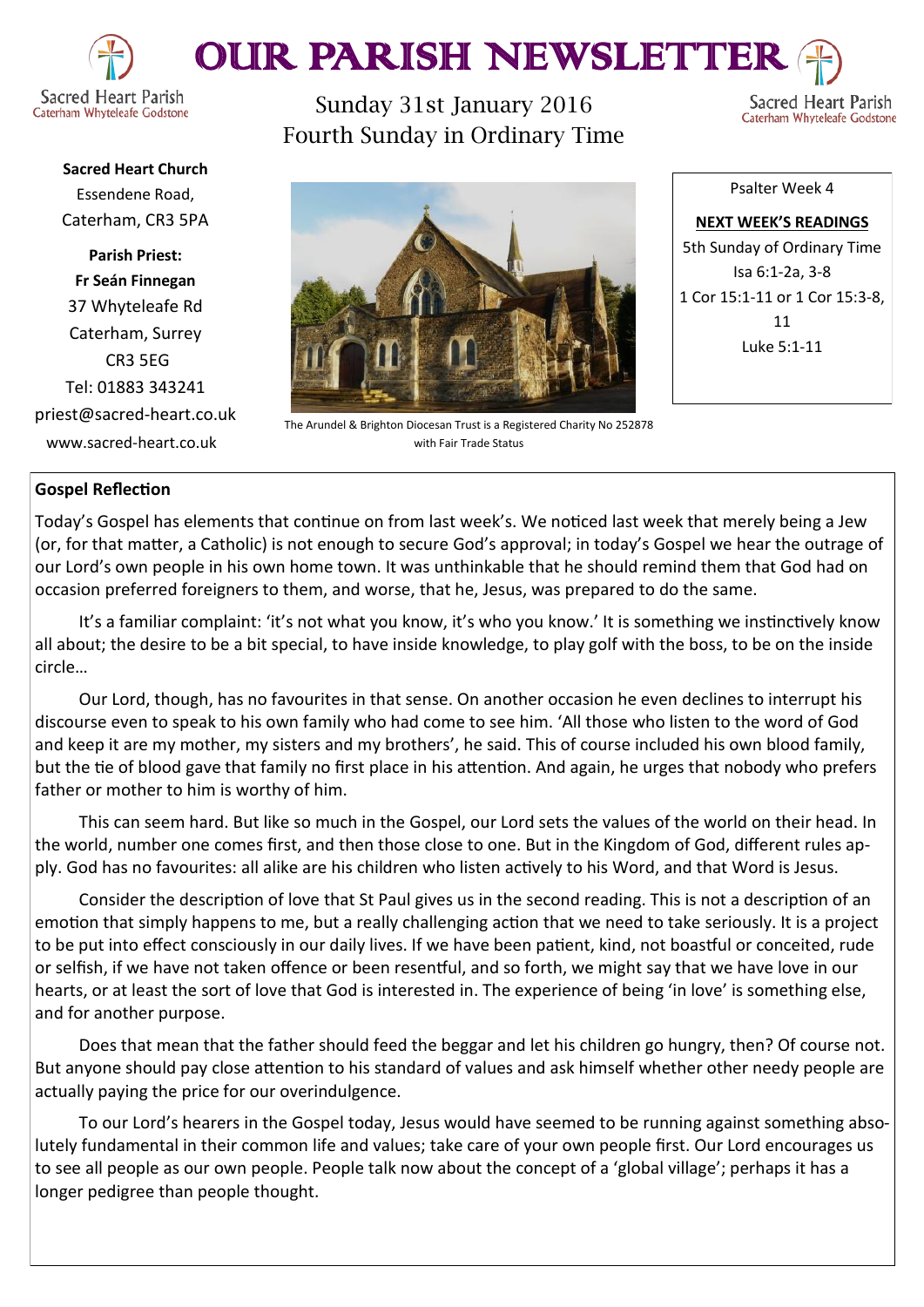# **Lunch Club**



Fish and chips will be served in the OLD HALL

with a home made cake and custard for dessert. The cost for this month only is £5. All welcome!



How do you feel about Reconciliation? What about Reconciliation as a Sacrament? Why go, what to do and all about it  $-$  agree or disagree - **Join us for the discussion,**

**All welcome! 8.00p.m. Wednesday 3rd February, in the Old Sacristy** 

(next to the Old Hall)

Are there one or two people out there who might be willing to help count the collection? It involves about an hour and a half on a Monday morning, and the more people who volunteer, the less often anyone has to do it. Please have a word with Jimmy Mullen, Fr Seán or the office.



Coloma Convent Girls' School Upper Shirley Road, Croydon CR9 5AS [www.coloma.croydon.sch.uk](http://www.coloma.croydon.sch.uk/)

# **EXAM INVIGILATORS**

**Part time - periodically throughout the year for Coloma, The Quest Academy - Coloma Trust and The Archbishop Lanfranc Academy - Coloma Trust** Experi-

ence preferred but training will be given if necessary. Applicants should have effective written and communication skills with the ability to keep calm under pressure and to be firm and fair at all times. An application form is available from Miss Sallie Trembath either by email [strembath@coloma.croydon.sch.uk](mailto:strembath@coloma.croydon.sch.uk) or by telephone 020 8654 6228 ext. 222. Closing Date: 12<sup>th</sup> February 2016 Please return forms to Mrs. M. Martin, Headteacher at the above address.

Traditionally we give things up during Lent – often booze or chocolate (depending on age or inclination!). It's not too difficult and not only does it do our soul good, but our health as well. How about something different this Lent? - time. Nobody has enough time, so it's a real sacrifice, but it would be enjoyable! Join one of the Lenten groups advertised in the church porch and sign up for the one that suits you best.

**St Philomena's Catholic High School for Girls** Vacancy - Examination Invigilator Immediate Start



Ad hoc - only required as and when the need arises. Flexibility in approach to work is required and availability to invigilate at short notice.

Monday to Friday - Term Time - Salary: £8.55 per hour Further details and an application form are available by contacting the school, or can be downloaded from the school website. Visits are warmly welcomed and highly recommended please contact Ms Adams, Personnel Officer / Staff Cover Coordinator on recruitment@stphils.org.uk.

Closing date: 12 noon, 26th February 2016 Interviews: Week beginning 7th March 2016

## **Volunteer List**

We would like to put together a list of Parishioners that would be willing to give a little of their time to help set up and clear away tables, chairs etc, serve food or be on hand as and when needed. For example, we recently hosted the Senior's New Year's Lunch and the Ecumenical service, both of which needed a few tables and chair to be set up and cleared away. This would take no more than 15 mins and the help would make a great difference. Please contact Jo Waiton if you may be able to help - even if it's just one time! Email: waitoninnocent@talktalk.net

## **Parish Women's Group**

There will be a Business Meeting in the Old Hall following the Parish Lunch on Wednesday 3rd February 2016. approx. 2.15 pm.

# **Ministers of Holy Communion**

Please do not forget to

genuflect (if you can!) with the priest before 'This is the Lamb of God'. I suggest that when you come up to the altar after the Our Father, that you stand at either end of the altar, where the purification cloths wait for you. Then if you need to steady yourself to genuflect, you can.

# **The 9am Leaven Group**

The 9am Leaven group will be meeting after the 9am Mass on Sunday 7th February. If there is anything you would like us to discuss please mention it to one of the group, Pat Magnus, Mark Ryland, Joy Cutler, Moyra Brohier, Cheryl Daly, Rosemary Kinman, Frances Roberts, Richard Williams, Val Williams, Rosemary Kinman. Tree Dodington or Michele Anderson. Alternatively speak to the Welcomer who will then speak to one of the group.

*Mass for Deaf and Hard of Hearing:* The next monthly Mass will be held on Saturday February 6th at 1pm in St John the Evangelist, Springfield Road, Horsham, RH12 2PJ. Diocesan Coordinators and Communicators for Deaf and Hard of Hearing People: Mr Peter Booker and Mrs Maria Booker, c/o DABCEC, 4 Southgate Drive, Crawley, West Sussex RH10 6RP.

Email: [casamariapita@aol.com.](mailto:casamariapita@aol.com?subject=Mass%20for%20the%20Deaf) Mobile: 07970428601 (sms [text] only) Tel: Mr Jim Mortell on 01273 552159.

## **Rediscover Your Marriage –**

Retrouvaille (pronounced retro-vi with a long i) simply means 'rediscovery'. The programme offers the chance to rediscover yourself, your spouse, and a loving relationship in your marriage. 10s of 1000s headed for divorce have successfully saved their marriages by attending and using the tools provided. For confidential information about 'Retrouvaille' or to register for the programme commencing with a residential weekend on  $11^{\text{th}}$  -  $13^{\text{th}}$ March 2016. email; [info@retrouvaille.org.uk;](mailto:info@retrouvaille.org.uk) call or text 0788 7296983 or 0797 3380443

or visit [www.retrouvaille.org.uk](http://www.retrouvaille.org.uk)

**Offertory Collection** Sincere thanks for your generosity last weekend: Offertory: £979.41 (Gift Aid £441.45) Second collection: £194.57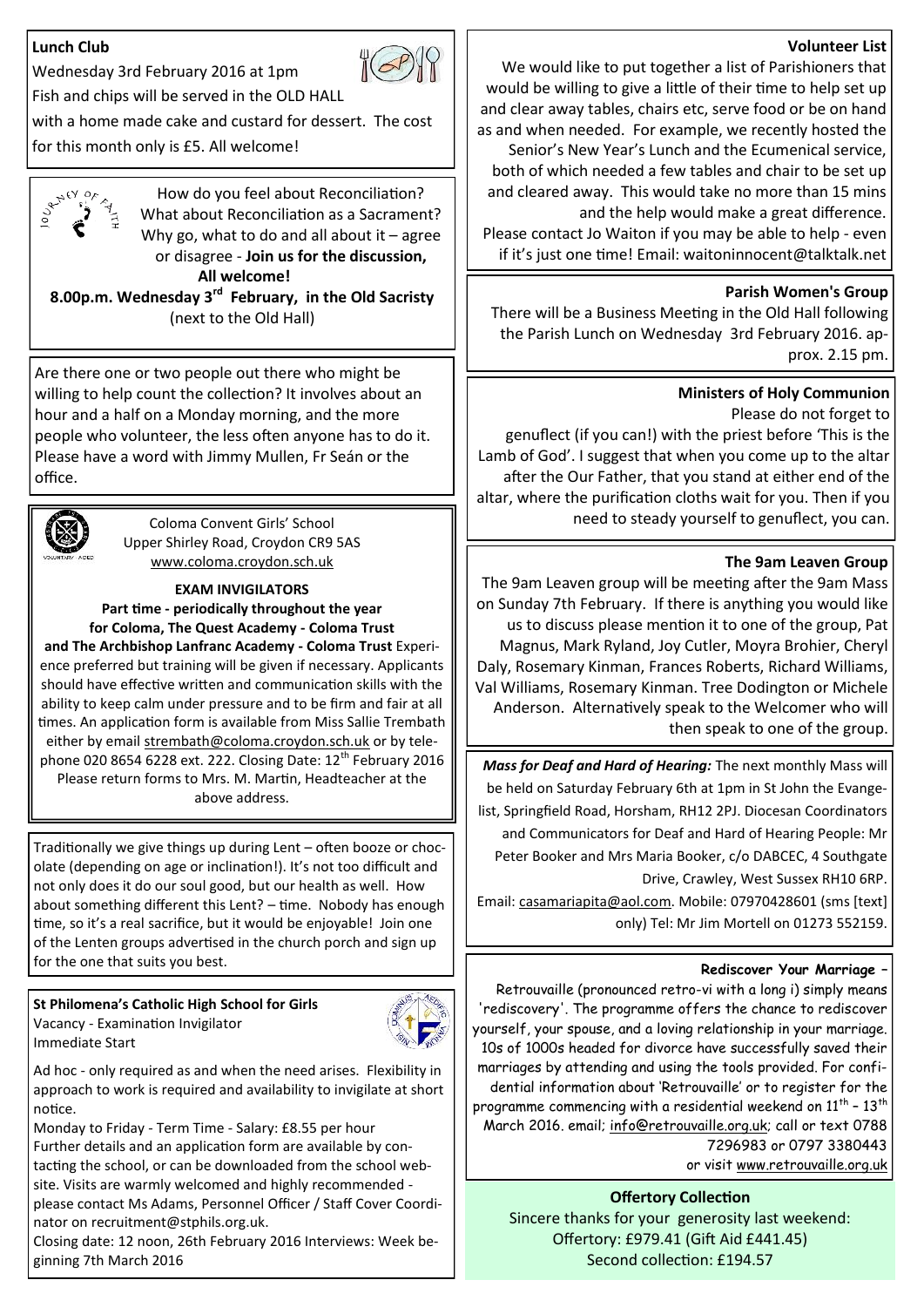# **WHAT'S ON IN THE PARISH THIS WEEK**

| Sun 31st: | Children's liturgy at 9am & 10:45 Masses |  |
|-----------|------------------------------------------|--|
|           | Tea & Coffee after 10:45am Mass          |  |
|           | 3:45pm First Holy Communion session 4B   |  |
| Mon:      | Tea & Coffee after Mass (Old Hall)       |  |
| Tues:     | 9:15-11:15 Toddler Group. (Old Hall)     |  |
| Wed:      | 1pm Lunch Club (Old Hall)                |  |
|           | 8pm Journey of Faith (Old Sacristy)      |  |
| Thurs:    | 7pm SVP meeting (Old Hall)               |  |
| Fri:      | 7pm Youth Club (Old Hall)                |  |
| Sun 7th:  | Children's liturgy at 9am & 10:45 Masses |  |
|           | Tea & Coffee after 10:45am Mass          |  |

#### **Youth Club Friday 5th February - 7pm-8.30pm, Centenary Hall** This month we will be having a



board games night, so bring along your favourite game (nothing with a screen) and challenge your friends. We'll also be having a 'Twister' championship. Youth Club is open to children in school years 3 to 6 inclusive (juniors). Entry is £1. All children **must be signed in and out**. To register, or for further details, please contact Mel Flaherty at [youthclubsacredheart@gmail.com](mailto:youthclubsacredheart@gmail.com)



## **HEAD OF RELIGIOUS EDUCATION**

**TLR responsibility 1c £9,285 required from 1st September 2016**  The Governors wish to appoint from  $1<sup>st</sup>$  September 2016 a full time

Head of Religious Education to make this outstanding department (Ofsted Section 48 2013) even better. The Head of Department will need to be a practicing Catholic and enthusiastic and willing to assist an established chaplaincy team in the spiritual and liturgical life of the school This is an exciting opportunity to lead a department consistently rated as 'outstanding' by the diocese. Please contact Janet Rigby, Office Manager on [jrigby3@suttonmail.org](mailto:jrigby3@suttonmail.org) to

arrange a visit or an informal discussion with the Headteacher, Mr Philip McCullagh. Salary payable is on the Teachers Main Scale, including Outer London Weighting. Application forms and job details are available by downloading via the website on [www.johnfisherschool.org](http://www.johnfisherschool.org) where further information on the school and department may be found. Completed application forms should be sent with a covering letter to Mrs Rigby by the closing date: Monday, 8<sup>th</sup> February 2016. Interviews will be held Friday, 12<sup>th</sup> February 2016. *The School is committed to safeguarding and promoting the welfare of children and to equality of opportunity. An enhanced CRB will be required.*

## *Dialogue and Unity Adviser:*

The Pastoral Team is currently advertising to fill a vacancy (.5FTE) for a Dialogue and Unity adviser. The post is based at Dabcec, Crawley, but will require ability to travel across the diocese. Applications and further details of the post may be obtained from Deacon Andrew Bayes at Dabcec [andrew.bayes@dabnet.org](mailto:andrew.bayes@dabnet.org?subject=Dialogue%20and%20Unity%20Adviser) or from Mgr Tony Barry [tony.barry@dabnet.org](mailto:tony.barry@dabnet.org?subject=Dialogue%20and%20Unity%20Adviser) The closing date for applications is **Monday 22nd of February 2016**.

# **Illuminate @ Worth Abbey: 19-21st February**

A weekend retreat for young people in years 9-13. Over the weekend we will be exploring Psalm 26 and unpacking what it means for us today. The weekend will include inspiring talks, time for discussion, participation in the Monk's prayer, time for space and prayer, lots of yummy food, praise and worship, silly games and time to chill out and get to know each other. It is an excellent opportunity for young people to grow in their faith through making friends and having a whole lot of fun in the beautiful setting of Worth Abbey. Please email [francescacarbone@btinternet.com](mailto:francescacarbone@btinternet.com) for further information and to book email [toc@worthabbey.net.](mailto:toc@worthabbey.net) 



## **Your Prayers are requested for the following persons who are ill or housebound:**

Pat Knight; Kathleen & John Saunders; Helen Keogh; Daisy Hill; Christopher Browne; Kit Monk; Krista Thompson; Jane Hill; Rosemary Whale; Pam Weaver; Jimmy Mullen; Bernie Horrocks; Margaret Robertson; Heather Tordimah; Jenny Rowen; Elizabeth Daley; Eileen, Mel & Rose Lattimore; Bryan Smith; Rose Knight; Oliver Farrell; Seeta Pillay; Christopher Miles; Pat McCoy; John Dunlop, Elise O'Connor, Malcolm Bowen, John Gilford, Chris Norman, Bridget Crook, Baby Tabitha Harrison, Christine Vernon, Peggy Sisman, Maureen Kelly, Val Williams, Mary Wallace, Maria Saunders, Don Hancock, Gina Waiton & Joe Kelly.

## **Second Collections**

Next Sunday there will be a Second Collection for The Lourdes Pilgrimage Fund. This is not eligible for Parish Gift Aid.

## **Newsletter hardcopies**

If you have internet access please sign up to receive the weekly newsletter via email. We will be reducing the number of hardcopy's in the porch, to help bring down the cost of printing. If you cannot sign up via the website please email the office. Please continue to take a newsletter if you do not have internet access.

пі **Emergency access :-** Following recent emergencies during Ш m  $\frac{1}{10}$  Mass we ask all parishioners to park only in marked bays to Ш allow access to emergency vehicles.Thank you.Ш waaaaaaaaaaaaaaaaaaa<sup>w</sup>

## **FIRST HOLY COMMUNION 2015 /2016**

We will be meeting again at the end of the month but in the meantime, please remember that all candidates should be attending Mass at The Sa-



cred Heart Church and need to collect a badge from a catechist **before** Mass and **return** it after Mass. **If you are late for Mass** and are unable to get a badge please find a catechist at the end of Mass.

Could we also remind parents that all children should be guided through Mass and supervised at all times. If you have younger children please ensure that the FHC candidate is left with a responsible adult.

If you haven't already signed up for your sessions please email [fhc.sacredheart@gmail.com](mailto:fhc.sacredheart@gmail.com) with your preferred dates.

# **DATES FOR YOUR DIARY**

Sunday 31st January 2016, 3:45pm - Parent & Child session 4B Saturday 27th February 2016, 3:45pm - Parent & Child session 5A Sunday 28th February 2016, 3:45pm - Parent & Child session 5B Saturday 19th March 2016, 3:45pm - Parent & Child session 6A Sunday 20th March 2016, 3:45pm - Parent & Child session 6B Thursday 14th April 2016, 8pm - 9pm - Parent Session (Old Hall) Saturday 23rd April 2016, 3:45pm - Parent & Child session 7A Sunday 24th April 2016, 3:45pm - Parent & Child session 7B (Scouts, Cubs & Beavers please be aware that there will be a St George's Day parade on 24th April so you will need to attend the 23rd April session) If you have any questions, please contact Anne Marie Young via email on [fhc.sacredheart@gmail.com](mailto:fhc.sacredheart@gmail.com) .